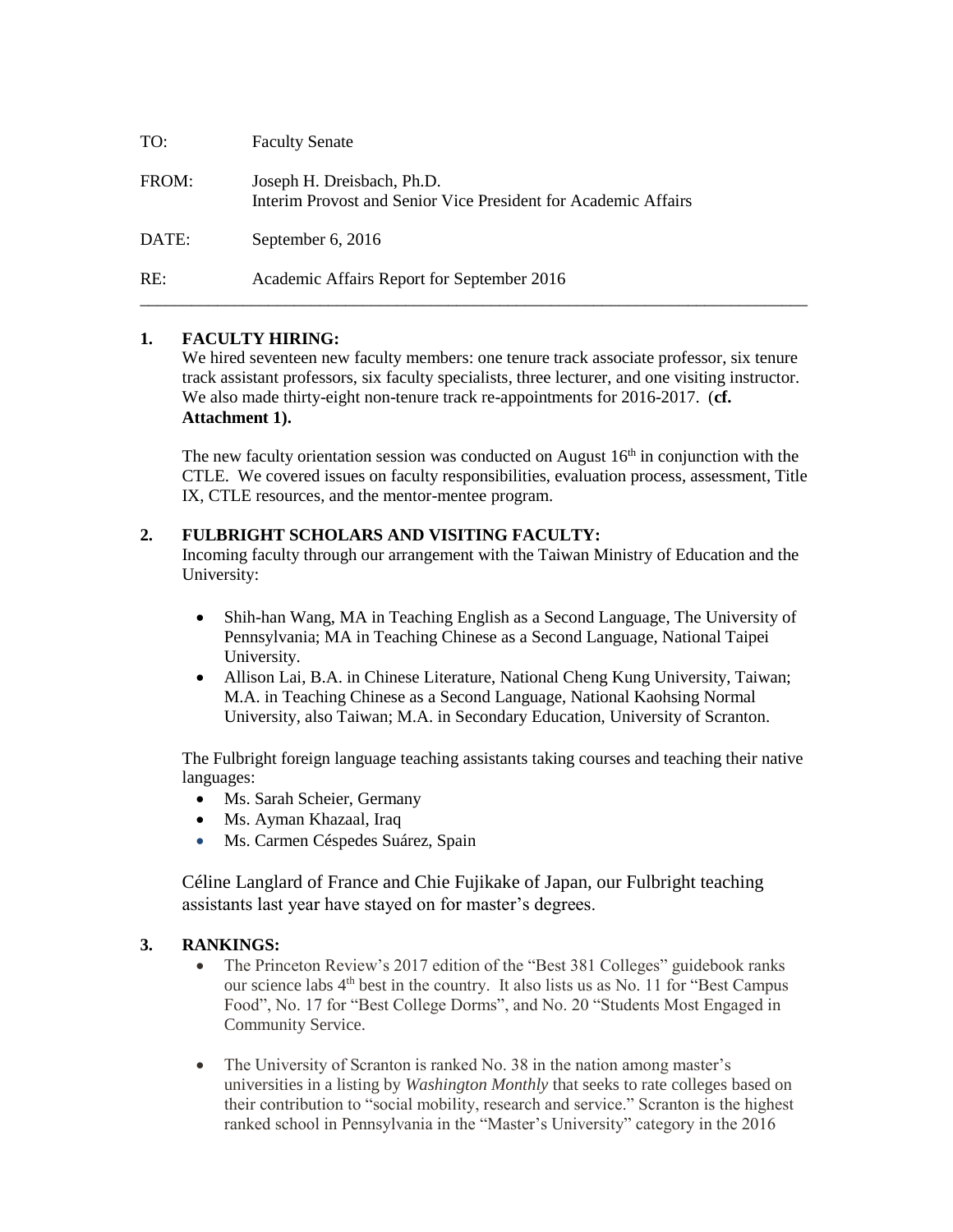ranking published Aug. 29 in the September/October issue of *Washington Monthly* and online.

Scranton ranked even higher in the "research" index, at No. 33, which is used to calculate a school's overall score. In addition, Scranton ranked No. 67 in its category in the "Best Bang for the Buck" listing, also published by the magazine that focused on the "social mobility" data used for the overall ranking.

- The University of Scranton was ranked among the "25 Most Affordable Master's of Marketing Degrees," in a new web listing published by Affordable Schools. Scranton, ranked No. 22 in the nation, was the only college in Pennsylvania listed. Scranton and Xavier University (No. 19) were the only two Jesuit colleges ranked.
- Money Magazine ranked the University of Scranton among the nation's colleges that deliver the "best value" in a 2016 list published online July  $20<sup>th</sup>$ . Its analysis ranked just 705 of the "nation's best-performing colleges" based on their evaluation of 24 factors in 3 categories: educational quality, affordability and alumni success. We were the highest ranked school in Northeastern PA and among 25 Jesuit universities listed with the rank of 291.

#### **4. FACULTY DEVELOPMENT: Faculty Grants:**

During the 2015-2016 academic year the following grants were awarded to our faculty: 3 Intersession Grants; 6 Summer Grants; 2 Clavius Grants; and 3 University of Scranton/Marywood Cooperative Grants. The Office of Research and Sponsored Programs awarded 7 Summer Presidential Scholarships.

#### **Faculty Travel:**

Faculty Travel funds supported 163 faculty traveling to 222 conferences in 2015-2016.

#### **Sabbaticals:**

The following faculty will be taking sabbaticals during the 2015-2016 academic year:

#### **Fall 2016**

Chowdhury. Jafor Hardisky, Michael Hill, John Hudacek, Sharon Lisa Lesneski Sweeney, Daniel Tamimi, Nabil West, Daniel

#### **Spring 2017**

W. Andrew Berger Foley, Mary Anne Foley, Timothy Goll, Irene Gomez, George

(Spring 2017 cont.) Gougeon, Len Grettano, Teresa Morgan, Oliver Sebastianelli, Rose Shapiro, Marc Stephen Whittaker

# **Academic Year 2016-2017**

Larson, Richard Meyer, Matthew Pang-White, Ann Pinches, Charles Zalon, Margarete

**Intersession/Summer 2017** George Aulisio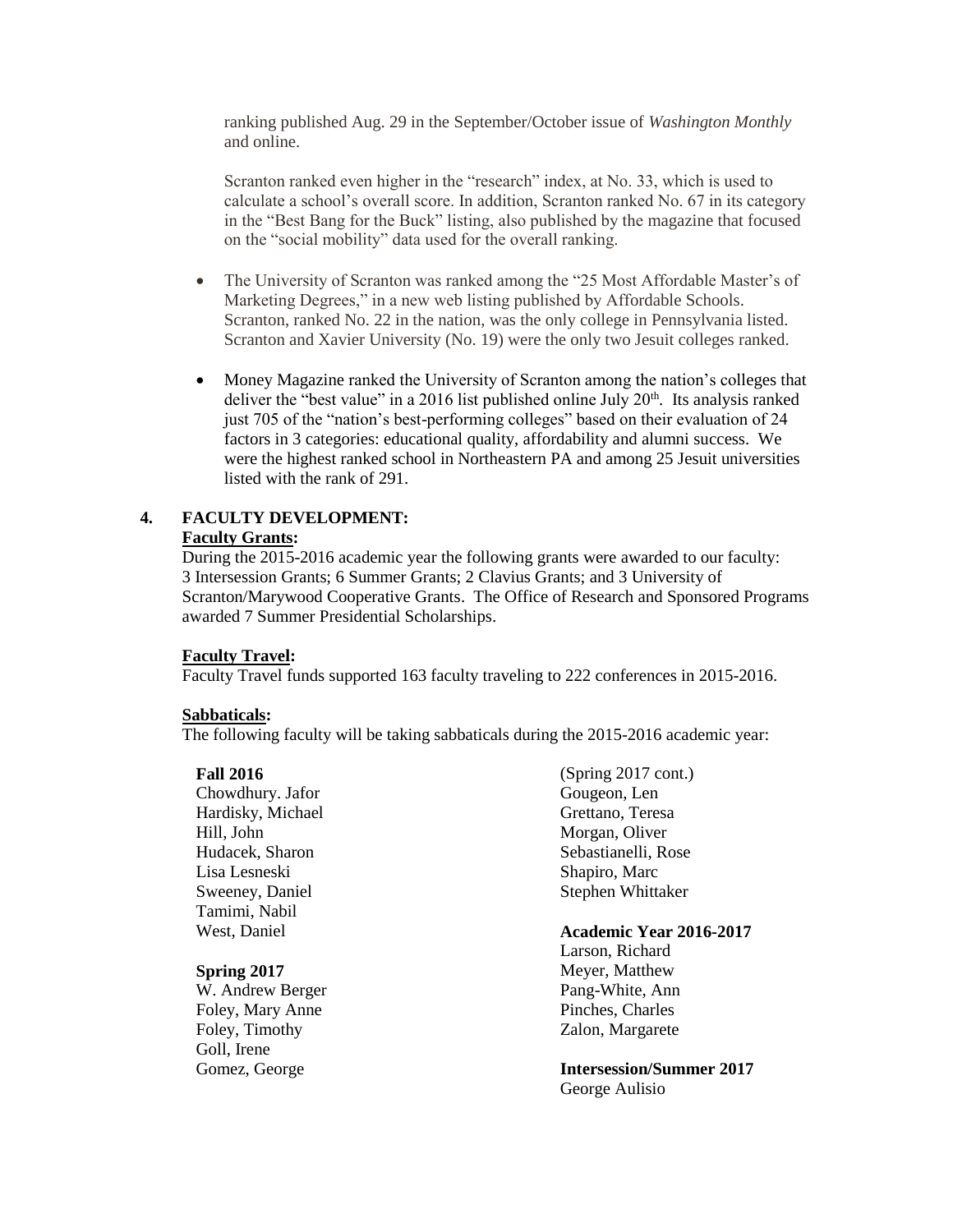#### **5. ACADEMIC AFFAIRS UPDATES: Updates from the Office of the Provost**

The administrative "academic policy committee" will be reinstituted in fall 2016. The committee, renamed the Provost's Committee on Academic Policy and Compliance will include the chairperson of the FSCC.

Representatives from the Faculty Senate and Academic Administration have discussed models and processes for integrating the Curriculum Conference Committee (CCC) into the FSCC.

The Office of Finance is developing a advisory group for the Comprehensive Resource Review (CRR) process. The committee will be convened after the Faculty Senate submits the names of the faculty representatives.

With the Office of Finance, the Office of the Provost established a program development support team that will work directly with department and program faculty to address technical matters such as business planning and market research. The goal is to concentrate discussion and expedite new program development.

A committee to address issues related to implementing *Eloquentia Perfecta* Level II in an effective and sustainable way awaits faculty representatives. We seek to launch the committee promptly.

The Interim Provost discussed with the Faculty Senate Executive Committee the possibility of studying the state of the University with regard to academic integrity.

The Board of Trustees has begun its preliminary work related to the search process for a new president of the University.

# **The Office of Educational Assessment**

The Middle States Commission on Higher Education (MSCHE) accepted the University's April 1, 2016 Monitoring Report on Assessment of Student Learning. In that communication MSCHE reaffirmed accreditation, cited the proper responsiveness of the University to the MSCHE concerns, and noted as a strength the professional development opportunities that are being offered by the Office of Educational Assessment (OEA).

OEA is reviewing program assessment reports and will provide chairpersons and program directors with feedback based on a rubric that was provided to the programs in spring 2016. Eight faculty will attend the 3rd Annual Assessment Conference at Drexel University and several will present at two sessions.

# **Chairperson List**

A retreat for department chairs was held on August  $17<sup>th</sup>$ . Mr. Steinmetz made a presentation on finances, the deans or their representatives, and Dr. Harrington reported on goals for 2016-17 and beyond. Time was set aside for discussion of concerns raised by the chairs.

For a list of the Chairpersons for 2016-2017 (cf. Attachment 2).

#### **Colleges**

#### *College of Arts & Sciences*

Michael Jenkins, Ph.D., has been awarded a Fulbright Scholar grant. He will be traveling to London to begin a four-month research project in January. He hopes to gain an understanding of the London Metropolitan Police Service within the context of how we police in the United Stated to work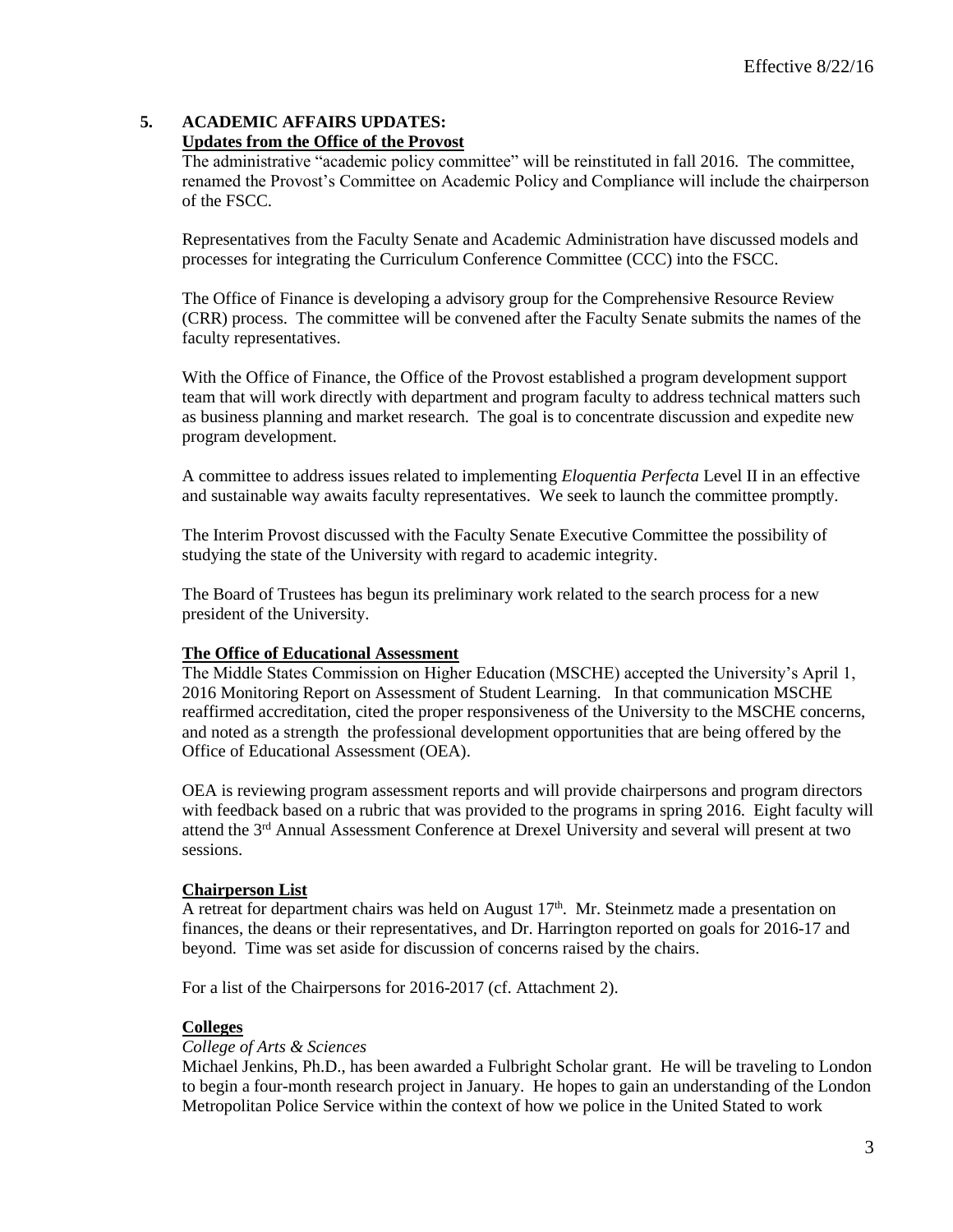toward a better understanding of how police can minimize force, maximize safety and prevent a spiral of disorder.

### *Panuska College of Professional Studies*

- CACREP has extended the accreditation status of our Clinical Mental Health Counseling and School Counseling Programs through October 31, 2022.
- The Department of Nursing has been designated as a Center of Nursing Excellence by The National League of Nursing. This designation acknowledges the outstanding innovations, commitment, and sustainability of excellence demonstrated by our faculty, staff and students, as well as, the high standards we set for ourselves in the Department of Nursing.
- Jessica Bachman, Ph.D. received The Emerging Dietetic Leader Award from the PA Academy of Nutrition and The Academy of Nutrition and Dietetics. The award recognizes the activities and competence of dietitians, who have made distinctive contribution early in their career to the Academy.

# **6. CAREER DEVELOPMENT AND INTERNSHIP INITIATIVES:**

The Center for Career Development reported that they received 79 application and were able to award 13 Summer Internships.

# **7. PROVOST EVENTS AND DEADLINES:**

#### **Intersession Grants Proposals:**

The deadline for full-time faculty interested in submitting a proposal for an Intersession Grant is October 5, 2016

### **Rank and Tenure:**

The timeline for application for rank or tenure was distributed the first week of school and is available on the Provost's website. The deadline for faculty members to inform my office of her or his intent to apply is September  $26<sup>th</sup>$  and dossiers are due on October 31<sup>st</sup>. A public meeting designed to inform faculty of the rank and tenure policies and procedures will be held on Thursday, September 22<sup>nd</sup> at noon in the Provost's Conference Room.

# **8. CURRICULUM REVIEW DEADLINES**

The BOT Educational Committee notified the interim provost that he seeks to have full program proposals to the Committee in order to have substantive discussion about the proposals. Votes on the individual proposals are then scheduled for the BOT meeting following the discussion. The June schedule for first-year student orientation necessitates an earlier target date for catalog changes. Ms. Catherine Murphy will coordinate with the FSCC chairperson to develop these schedules.

#### **9. SCHEMEL FORUM:**

We will, as in the past, offer a fall semester packed with programs that feature our own faculty and nationally and internationally renowned scholars, journalists and civic and political leaders. While it is a program designed for out of school adults from throughout the region, faculty, students and administrators are welcome to all events at no charge—with the exception of the twice-a-year bus trip. World Affairs luncheons and University for a Day are recorded and aired by Electric City TV, our public cable channel, and attract a wide range of people in the region who are our "distance learners." To view all the upcoming events visit our website at <http://www.scranton.edu/academics/wml/schemel/courses.shtml>

### **10. PERFORMANCE MUSIC:**

In addition to the regular weekly ensembles rehearsal schedule, student coaching, and dress rehearsals of student ensembles, as well as operational/administrative tasks of the department, the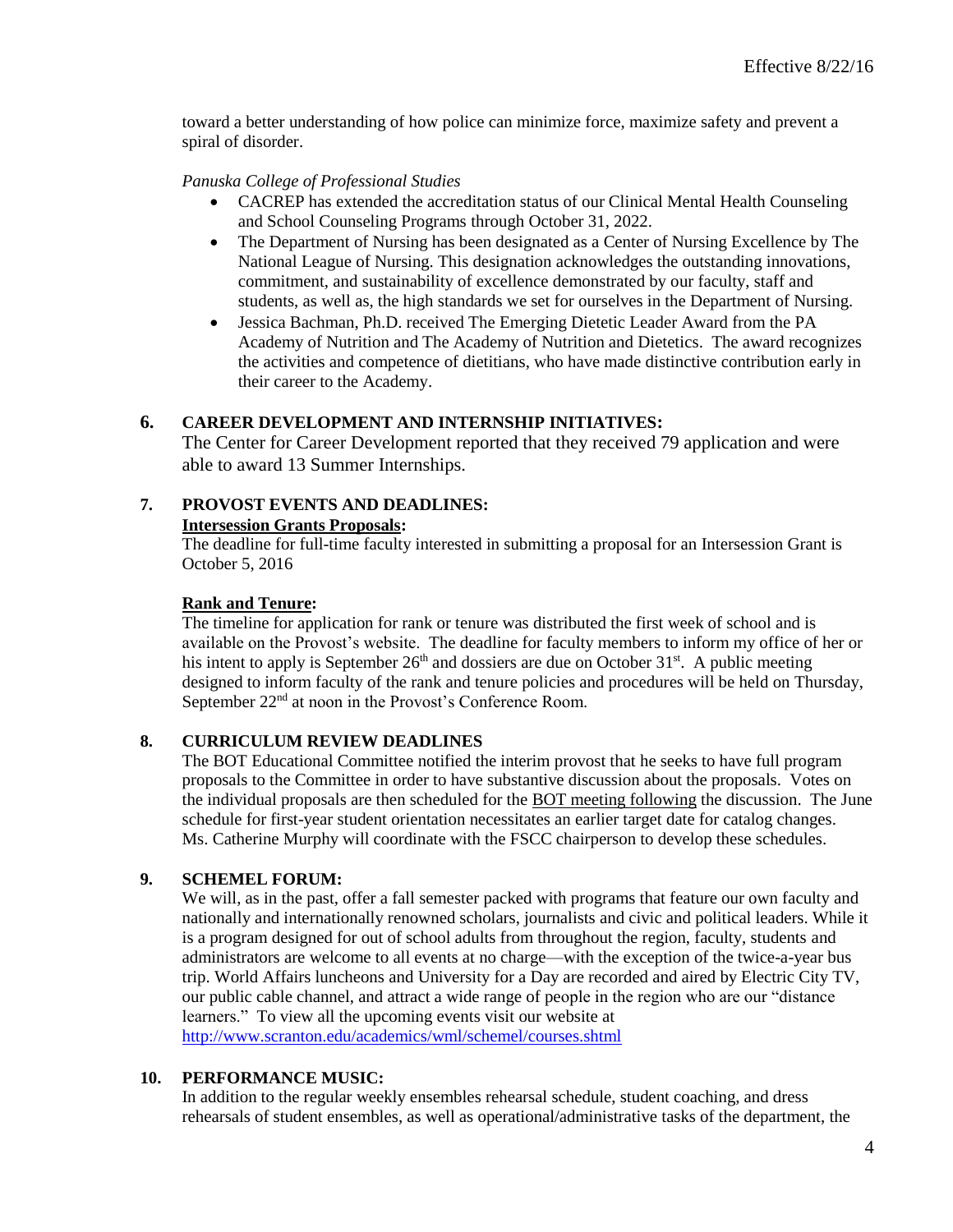following special programs and performances were offered by the Performance Music department from September 10, 2016 through December 11, 2016.

**September 10, 2016** In Concert: Eddie Barbash Quartet

**September 24, 2016**

In Concert: Joseph Boga Octet

**September 28, 2016** General Recital: Performance Music Student Musicians

**September 30, 2016** Recital and Talk: Francesc de Paula Soler, Catalan guitarist

**October 1, 2016** In Recital: Jeremy Jordan, pianist

**October 16, 2016** In Recital: David Ball, organist

**November 5, 2016** In Concert: U. of S. Jazz Band with guest Marion Felder

**November 11, 2016** In Concert: U. of S. String Orchestra

**November 19, 2016** In Concert: Symphonic Band

**December 3, 2016** 49 th Annual Noel Night U. of S. Singers and Chamber Ensembles

**December 11, 2016** EMPTY STOCKING FUND BENEFIT CONCERT The Scranton Brass Orchestra with special guests The Scranton Preparatory School Cavalyrics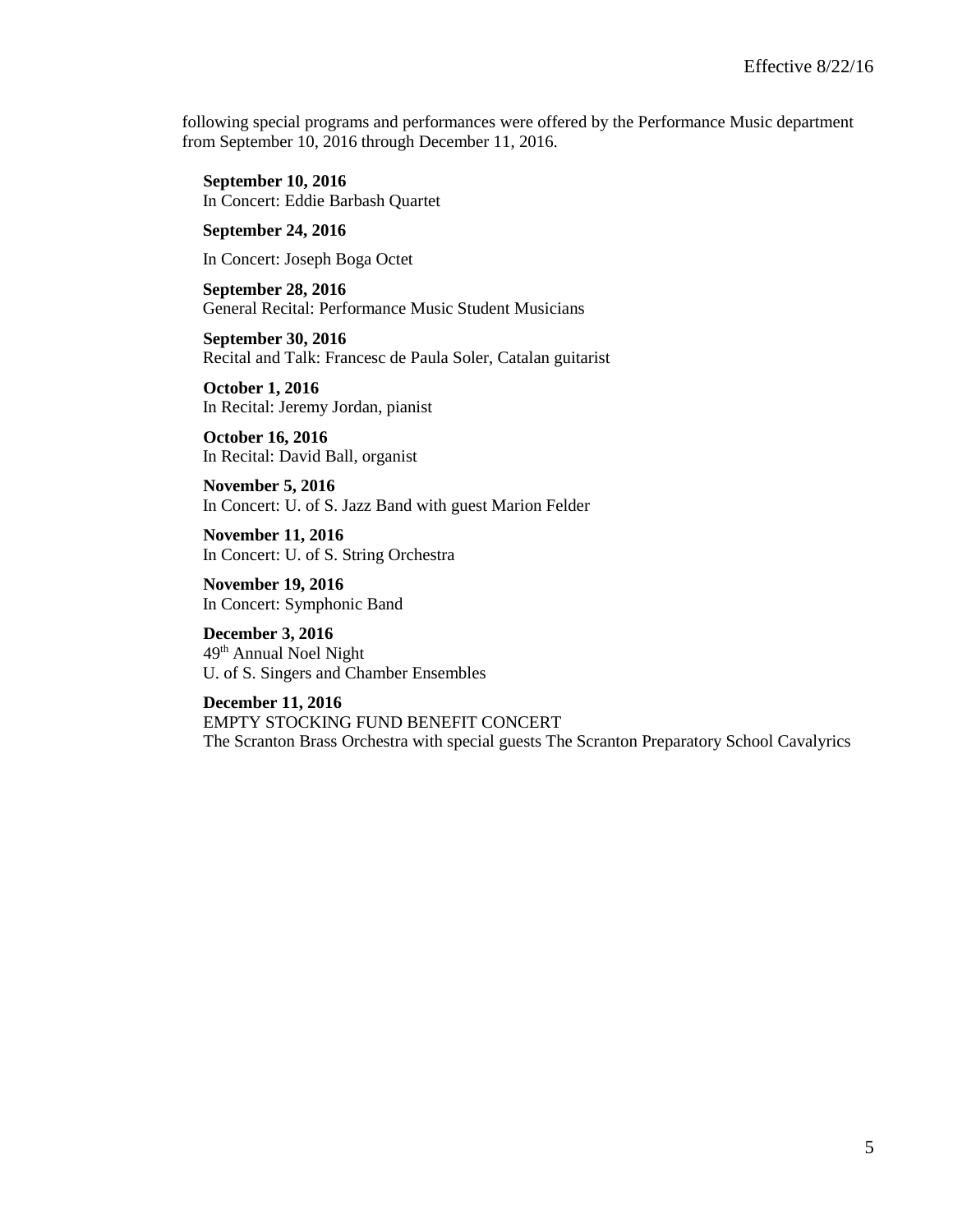# **Attachment 1**

# **New Faculty List 2016-2017**

| <b>FIRSTNAME</b> | <b>LASTNAME</b> | <b>RANK</b>                | <b>DEPTARTMENT</b>                                 |  |
|------------------|-----------------|----------------------------|----------------------------------------------------|--|
| Julie            | Nastasi         | <b>Assistant Professor</b> | <b>Occupational Therapy</b>                        |  |
| John             | Ruddy           | <b>Assistant Professor</b> | Economics/Finance                                  |  |
| Ashley           | Regan           | <b>Faculty Specialist</b>  | Accounting                                         |  |
| Vincent          | Rocco           | <b>Faculty Specialist</b>  | <b>Operation &amp; Information Management</b>      |  |
| Andrew           | Venezia         | Assistant Professor        | <b>Exercise Science &amp; Sport</b>                |  |
| Ahmed            | Gomaa           | Associate Professor        | <b>Operation &amp; Information Management</b>      |  |
| E. Springs       | Steele          | <b>Faculty Specialist</b>  | Theology/Religious Studies                         |  |
| Aiala            | Levy            | Visiting Instructor        | History                                            |  |
| <b>Ismail</b>    | Onat            | <b>Assistant Professor</b> | Sociology/Criminal Justice                         |  |
| Hamza            | Adeinat         | <b>Assistant Professor</b> | <b>Operation &amp; Information Management</b>      |  |
| Jordan           | Ruybal          | Lecturer                   | <b>Biology</b>                                     |  |
| Natalie          | Wentz           | Lecturer                   | Biology                                            |  |
| <b>Thomas</b>    | Giardina        | Lecturer                   | Biology                                            |  |
| Wendy            | Manetti         | Assistant Professor        | <b>Nursing</b>                                     |  |
| John             | Kilker          | <b>Faculty Specialist</b>  | Communication                                      |  |
| Melissa          | McHale          | <b>Faculty Specialist</b>  | Chemistry                                          |  |
| John             | Wiercinski      | <b>Faculty Specialist</b>  | <b>Health Administration &amp; Human Resources</b> |  |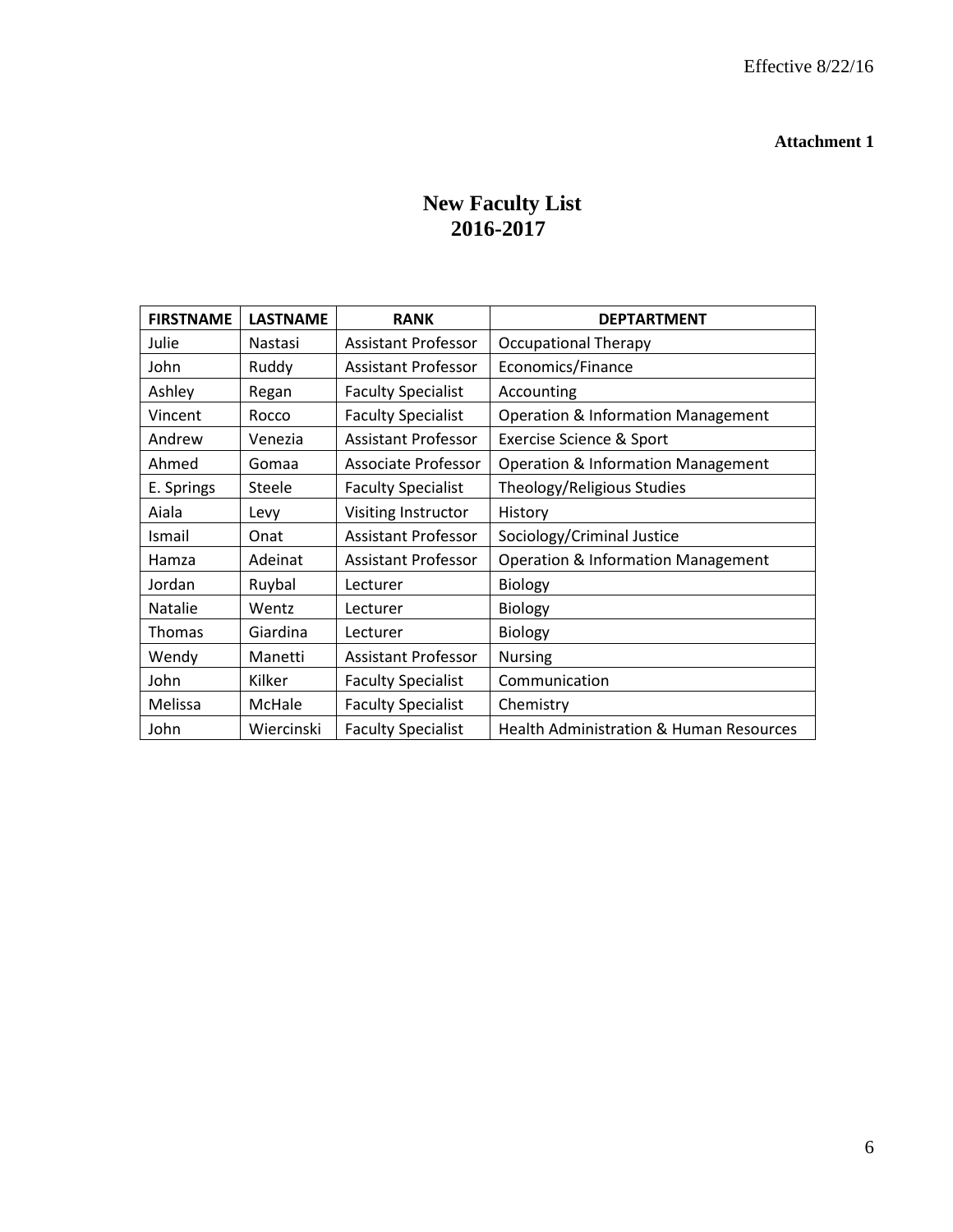# **DEPARTMENTAL CHAIRPERSONS 2016-2017**

| <b>COLLEGE</b> | <b>DEPARTMENT</b>                                | <b>CHAIR</b>                    | <b>DATE OF ELECTION</b> |
|----------------|--------------------------------------------------|---------------------------------|-------------------------|
| CAS            | <b>Biology</b>                                   | Dr. Terrence Sweeney            | 2014                    |
| CAS            | Chemistry                                        | Dr. Joan Wasilewski             | 2016                    |
| CAS            | Communication                                    | Dr. Howard Fisher               | 2015                    |
| CAS            | <b>Computing Science</b>                         | Prof. Richard Plishka           | 2014                    |
| CAS            | English & Theatre                                | Dr. Rebecca Beal                | 2014                    |
| CAS            | History                                          | Dr. David Dzurec                | 2015                    |
| CAS            | Latin American & Women's Studies Dr. Jamie Trnka |                                 | 2014                    |
| CAS            | Mathematics                                      | Dr. Thomas Shimkus              | 2014                    |
| CAS            | Philosophy                                       | Dr. Patrick Tully               | 2016                    |
| CAS            | Physics/EE                                       | Dr. Christine Zakzewski         | 2014                    |
| CAS            | <b>Political Science</b>                         | Dr. Michael Allison             | 2014                    |
| CAS            | Psychology                                       | Dr. James Buchanan              | 2014                    |
| CAS            | <b>ROTC</b><br>(Military Science)                | LTC. Lars A. Wendt<br>Appointed | 2014                    |
| CAS            | Sociology/Criminal Justice                       | Dr. James Roberts               | 2016                    |
| CAS            | Theology/Religious Studies                       | Dr. Brigid Frein                | 2014                    |